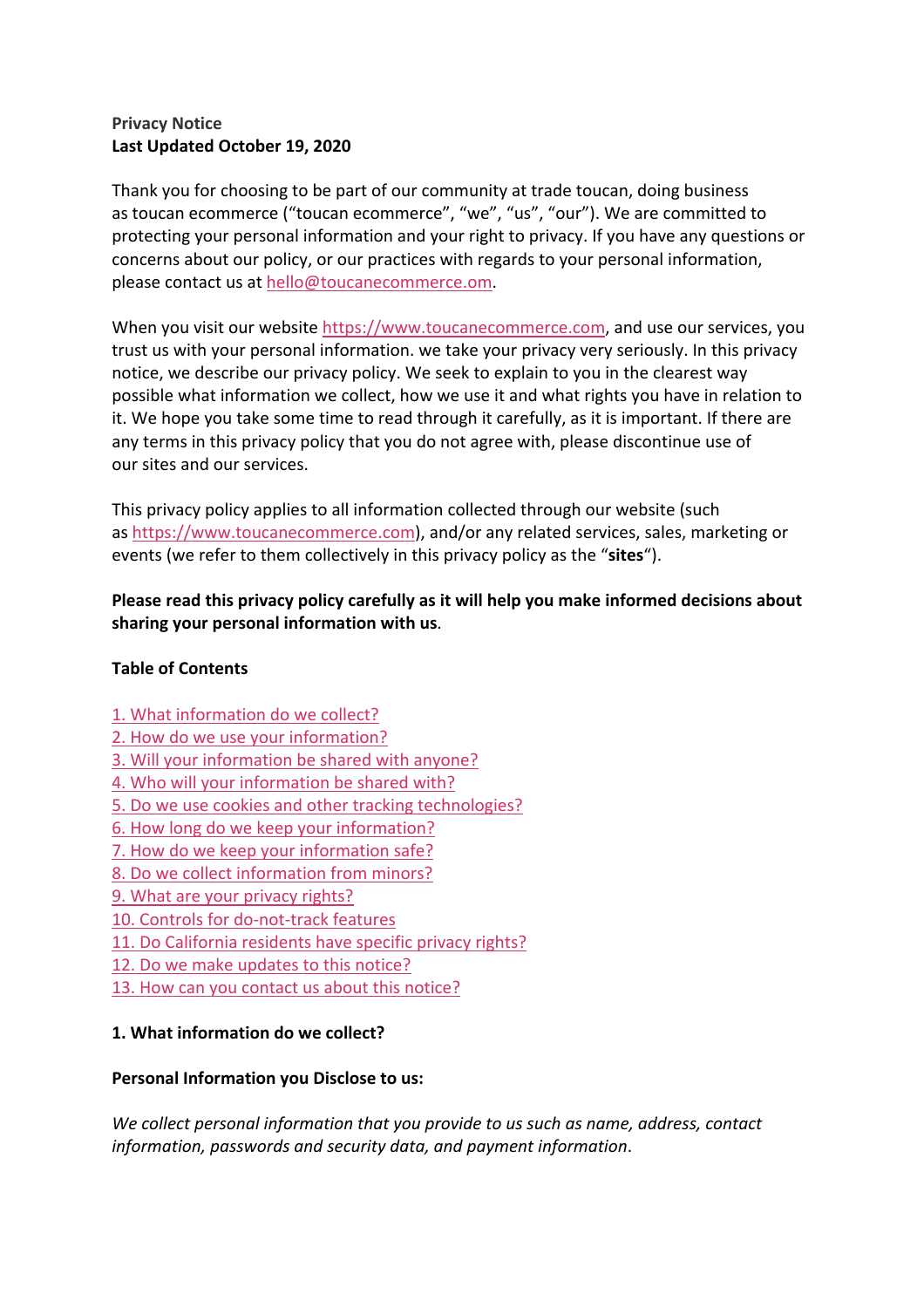We collect personal information that you voluntarily provide to us when expressing an interest in obtaining information about us or our products and services, when participating in activities on the sites or otherwise contacting us.

The personal information that we collect depends on the context of your interactions with us and the sites, the choices you make and the products and features you use. the personal information we collect may include the following:

**Name and Contact Data:** We collect your first and last name, email address, postal address, phone number, and other similar contact data.

**Credentials:** We collect passwords, password hints, and similar security information used for authentication and account access.

**Payment Data:** We collect data necessary to process your payment if you make purchases, such as your payment instrument number (such as a credit card number), and the security code associated with your payment instrument. All payment data is stored by our payment processor and you should review its privacy policies and contact the payment processor directly to respond to your questions.

All personal information that you provide to us must be true, complete and accurate, and you must notify us of any changes to such personal information.

#### **Information Automatically Collected:**

*Some information — such as IP address and/or browser and device characteristics — is collected automatically when you visit our sites.*

We automatically collect certain information when you visit, use or navigate the sites. this information does not reveal your specific identity (like your name or contact information) but may include device and usage information, such as your IP address, browser and device characteristics, operating system, language preferences, referring URLs, device name, country, location, information about how and when you use our sites and other technical information. This information is primarily needed to maintain the security and operation of our sites, and for our internal analytics and reporting purposes.

Like many businesses, we also collect information through cookies and similar technologies.

### **Information Collected from Other Sources**

*We may collect limited data from public databases, marketing partners, and other outside sources.*

We may obtain information about you from other sources, such as public databases, joint marketing partners, as well as from other third parties. Examples of the information we receive from other sources include social media profile information; marketing leads and search results and links, including paid listings (such as sponsored links).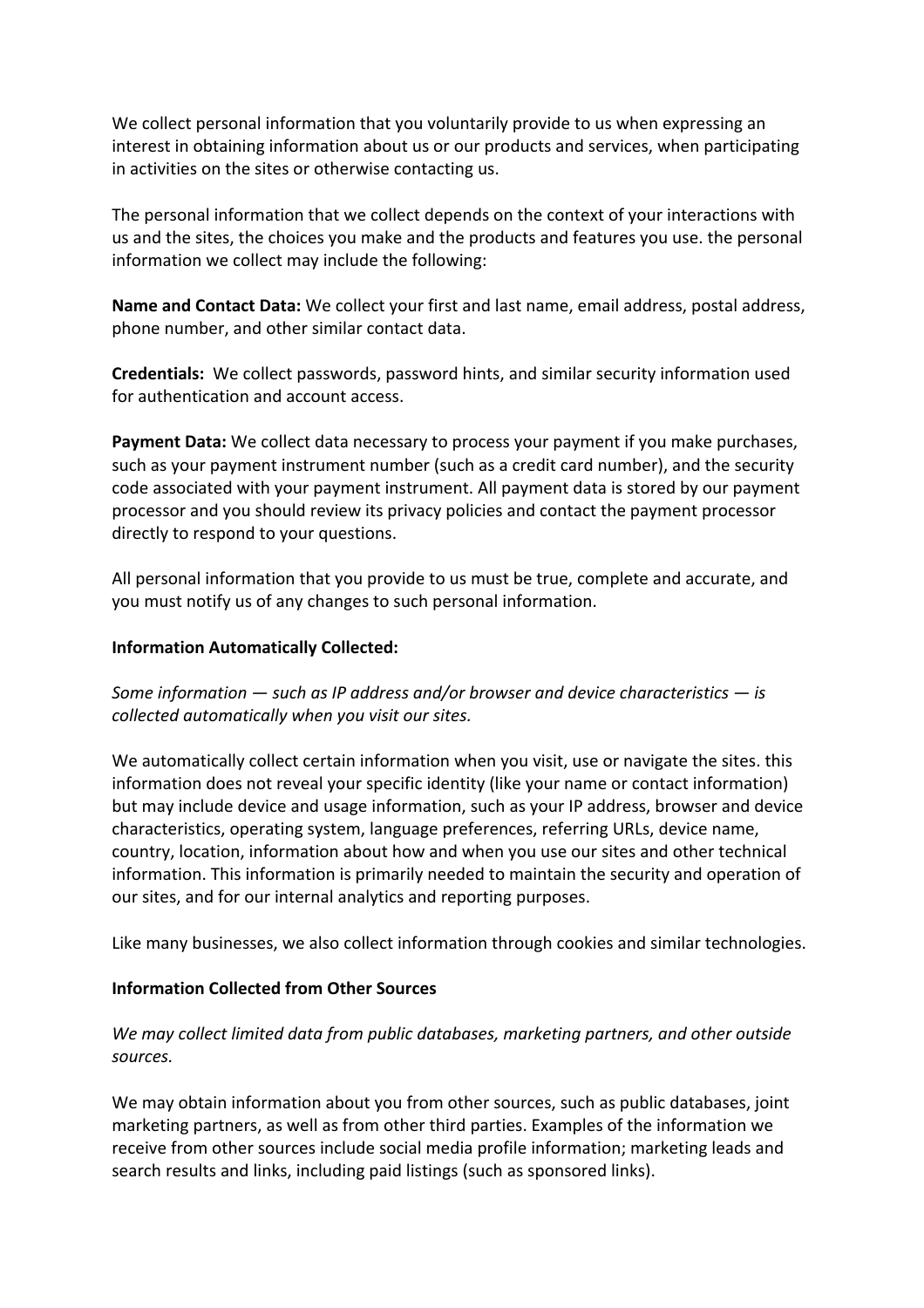### **2. How do we Use your Information?**

*We process your information for purposes based on legitimate business interests, the fulfilment of our contract with you, compliance with our legal obligations, and/or your consent.*

We use personal information collected via our sites for a variety of business purposes described below. We process your personal information for these purposes in reliance on our legitimate business interests ("business purposes"), in order to enter into or perform a contract with you ("contractual"), with your consent ("consent"), and/or for compliance with our legal obligations ("legal reasons"). We indicate the specific processing grounds we rely on next to each purpose listed below.

We use the information we collect or receive:

- **To send you marketing and promotional communications:** We and/or our third party marketing partners may use the personal information you send to us for our marketing purposes, if this is in accordance with your marketing preferences. you can opt-out of our marketing emails at any time (see the "what are your privacy rights" below).
- **To send administrative information to you:** We may use your personal information to send you product, service and new feature information and/or information about changes to our terms, conditions, and policies.
- **Deliver targeted advertising to you:** We may use your information to develop and display content and advertising (and work with third parties who do so) tailored to your interests and/or location and to measure its effectiveness.
- **To protect our sites:** We may use your information as part of our efforts to keep our sites safe and secure (for example, for fraud monitoring and prevention).
- **To enforce our terms, conditions and policies.**
- **To respond to legal requests and prevent harm:** If we receive a subpoena or other legal request, we may need to inspect the data we hold to determine how to respond.
- **For other business purposes:** We may use your information for other business purposes, such as data analysis, identifying usage trends, determining the effectiveness of our promotional campaigns and to evaluate and improve our sites, products, services, marketing and your experience.

### **3. Will your information be shared with anyone?**

*We only share information with your consent, to comply with laws, to provide you with services, to protect your rights, or to fulfil business obligations.*

We may process or share your data that we hold based on the following legal basis:

• **Consent:** We may process your data if you have given us specific consent to use your personal information for a specific purpose.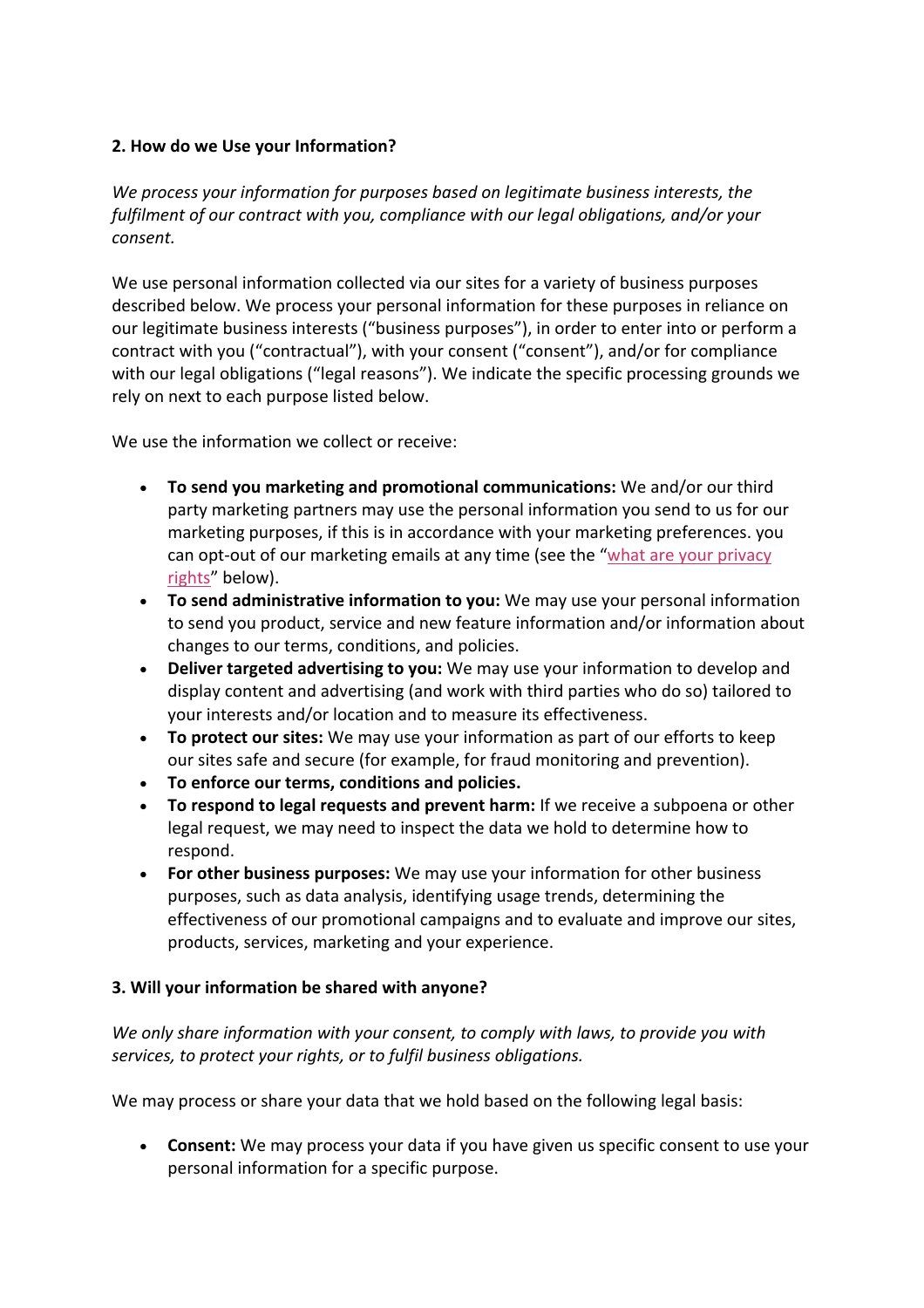- **Legitimate Interests:** We may process your data when it is reasonably necessary to achieve our legitimate business interests.
- **Performance of a Contract:** Where we have entered a contract with you, we may process your personal information to fulfil the terms of our contract.
- **Legal Obligations:** We may disclose your information where we are legally required to do so to comply with applicable law, governmental requests, a judicial proceeding, court order, or legal process, such as in response to a court order or a subpoena (including in response to public authorities to meet national security or law enforcement requirements).
- **Vital Interests:** We may disclose your information where we believe it is necessary to investigate, prevent, or act regarding potential violations of our policies, suspected fraud, situations involving potential threats to the safety of any person and illegal activities, or as evidence in litigation in which we are involved.

more specifically, we may need to process your data or share your personal information in the following situations:

- **Business Transfers:** We may share or transfer your information in connection with, or during negotiations of, any merger, sale of company assets, financing, or acquisition of all or a portion of our business to another company.
- **Vendors, Consultants and other Third-Party Service Providers:** We may share your data with third party vendors, service providers, contractors or agents who perform services for us or on our behalf and require access to such information to do that work. Examples include payment processing, data analysis, email delivery, hosting services, customer service and marketing efforts. we may allow selected third parties to use tracking technology on the sites, which will enable them to collect data about how you interact with the sites over time. This information may be used to, among other things, analyse and track data, determine the popularity of certain content and better understand online activity. Unless described in this policy, we do not share, sell, rent or trade any of your information with third parties for their promotional purposes.

### **4. Who will your Information be Shared with?**

# *We only share information with the following third parties.*

We only share and disclose your information with the following third parties. we have categorised each party so that you may be easily understand the purpose of our data collection and processing practices. If we have processed your data based on your consent and you wish to revoke your consent, please contact us.

# • **Advertising, Direct Marketing, and Lead Generation**

Facebook audience network

• **Data Backup and Security**

Dropbox backup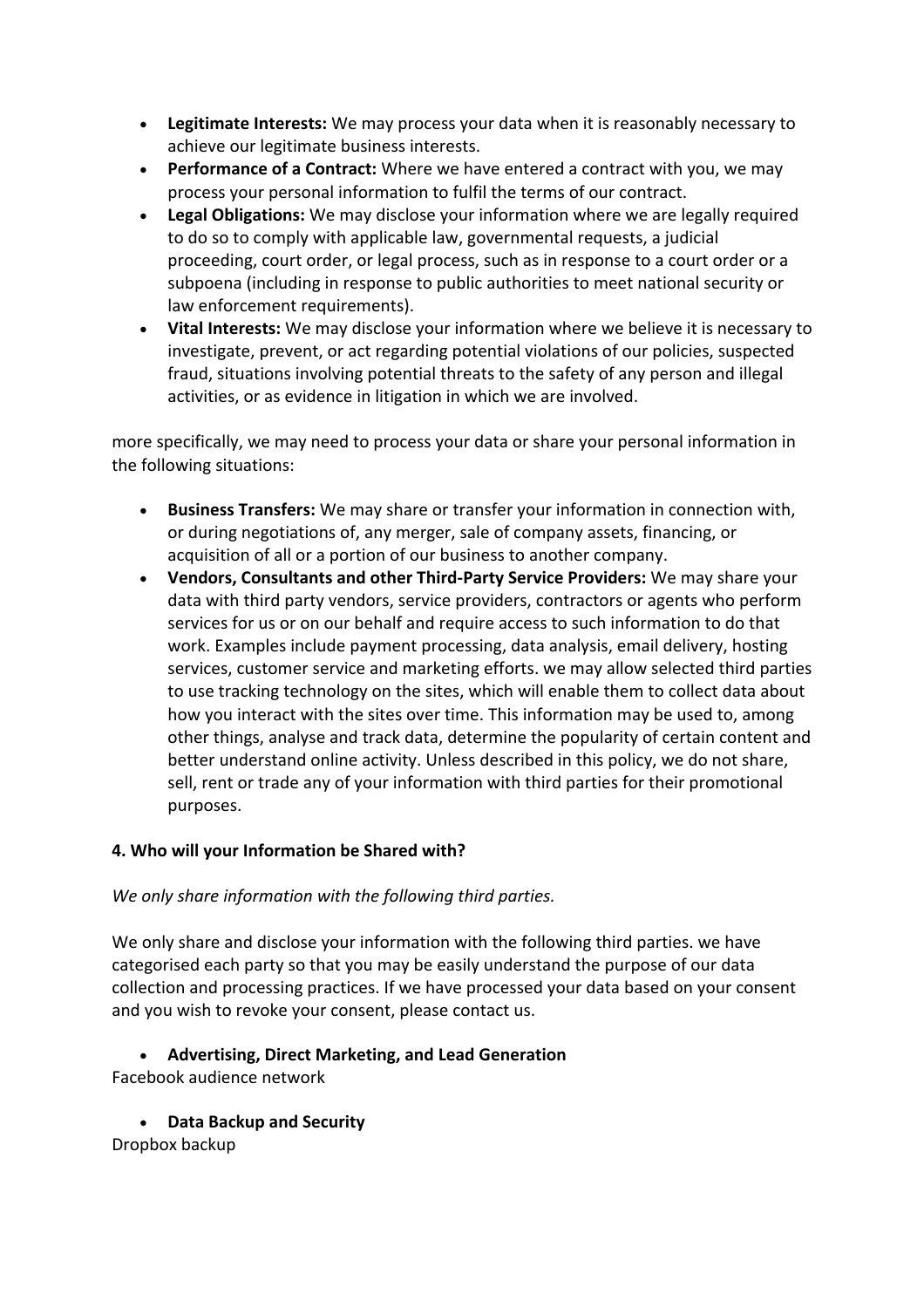### • **Web and Mobile Analytics**

Google Analytics

• **Website Hosting**

wordpress.com

## **5. Do we use Cookies and other Tracking Technologies?**

*We may use cookies and other tracking technologies to collect and store your information.*

We may use cookies and similar tracking technologies (like web beacons and pixels) to access or store information. Specific information about how we use such technologies and how you can refuse certain cookies is set out in our cookie policy.

### **6. How Long do we Keep your Information?**

*We keep your information for as long as necessary to fulfil the purposes outlined in this privacy policy unless otherwise required by law.*

We will only keep your personal information for as long as it is necessary for the purposes set out in this privacy policy, unless a longer retention period is required or permitted by law (such as tax, accounting or other legal requirements). No purpose in this policy will require us keeping your personal information for longer than 6 months.

When we have no ongoing legitimate business need to process your personal information, we will either delete or anonymize it, or, if this is not possible (for example, because your personal information has been stored in backup archives), then we will securely store your personal information and isolate it from any further processing until deletion is possible.

### **7. How do we Keep your Information Safe?**

# *We aim to protect your personal information through a system of organisational and technical security measures.*

We have implemented appropriate technical and organisational security measures designed to protect the security of any personal information we process. However, please also remember that we cannot guarantee that the internet itself is 100% secure. Although we will do our best to protect your personal information, transmission of personal information to and from our sites is at your own risk. You should only access the services within a secure environment.

# **8. Do we Collect Information from Minors?**

*We do not knowingly collect data from or market to children under 18 years of age.*

We do not knowingly solicit data from or market to children under 18 years of age. By using the sites, you represent that you are at least 18 or that you are the parent or guardian of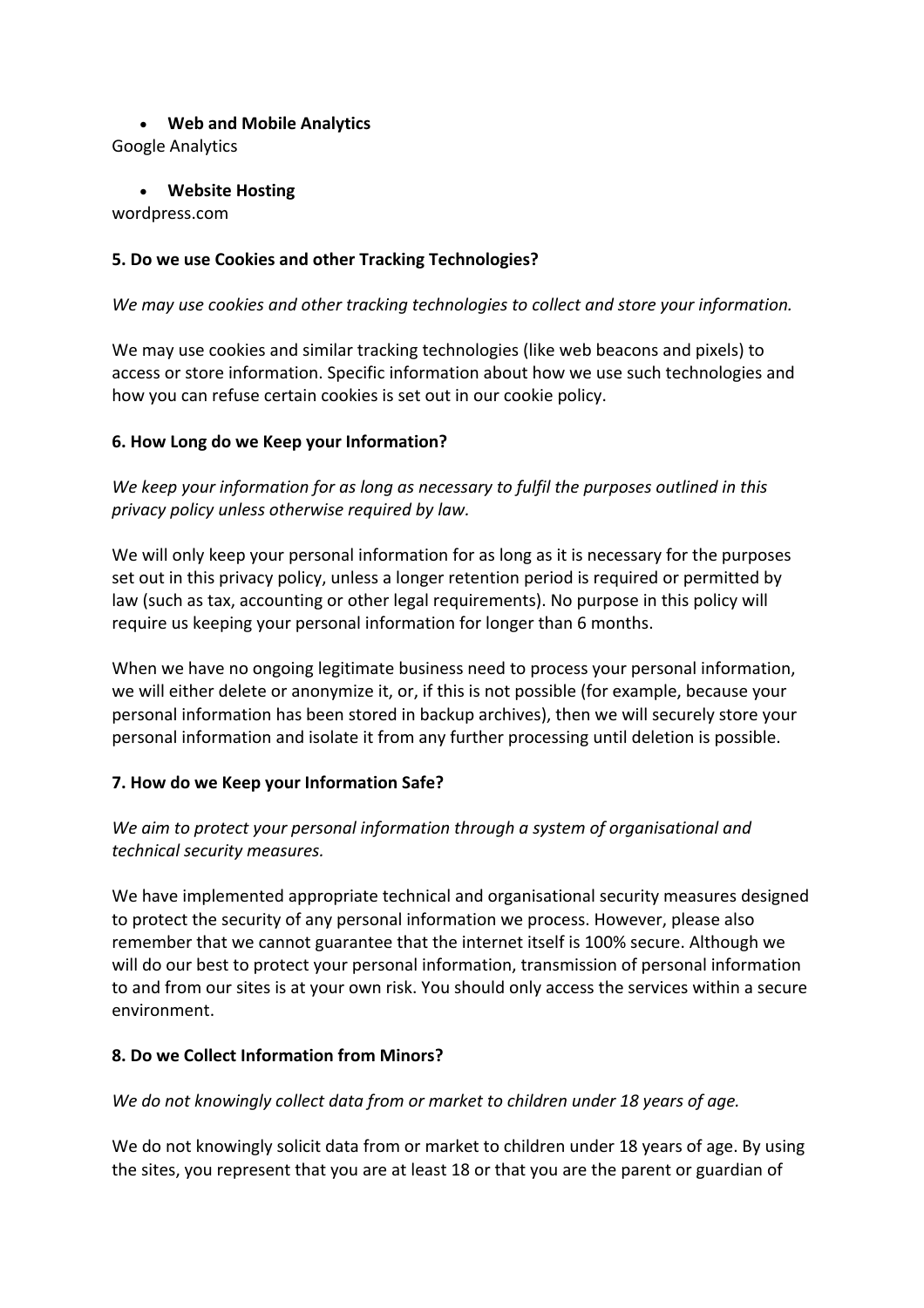such a minor and consent to such minor dependent's use of the sites. If we learn that personal information from users less than 18 years of age has been collected, we will deactivate the account and take reasonable measures to promptly delete such data from our records. If you become aware of any data we may have collected from children under age 18, please contact us at hello@toucanecommerce.com.

### **9. What are your Privacy Rights?**

*In some regions, such as the European economic area, you have rights that allow you greater access to and control over your personal information. You may review, change, or terminate your account at any time.*

In some regions (like the European economic area), you have certain rights under applicable data protection laws. these may include the right (i) to request access and obtain a copy of your personal information, (ii) to request rectification or erasure; (iii) to restrict the processing of your personal information; and (iv) if applicable, to data portability. in certain circumstances, you may also have the right to object to the processing of your personal information. to make such a request, please use the contact details provided below. we will consider and act upon any request in accordance with applicable data protection laws.

If we are relying on your consent to process your personal information, you have the right to withdraw your consent at any time. Please note however that this will not affect the lawfulness of the processing before its withdrawal.

If you are a resident in the European economic area and you believe we are unlawfully processing your personal information, you also have the right to complain to your local data protection supervisory authority. You can find their contact details here: http://ec.europa.eu/justice/data-protection/bodies/authorities/index\_en.htm.

**Cookies and Similar Technologies:** Most web browsers are set to accept cookies by default. If you prefer, you can usually choose to set your browser to remove cookies and to reject cookies. If you choose to remove cookies or reject cookies, this could affect certain features or services of our sites. to opt-out of interest-based advertising by advertisers on our sites visit http://www.aboutads.info/choices/.

### **10. Controls for do-not-track Features**

Most web browsers and some mobile operating systems and mobile applications include a do-not-track ("DNT") feature or setting you can activate to signal your privacy preference not to have data about your online browsing activities monitored and collected. No uniform technology standard for recognizing and implementing DNT signals has been finalized. As such, we do not currently respond to DNT browser signals or any other mechanism that automatically communicates your choice not to be tracked online. If a standard for online tracking is adopted that we must follow in the future, we will inform you about that practice in a revised version of this privacy policy.

### **11. Do California Residents have Specific Privacy Rights?**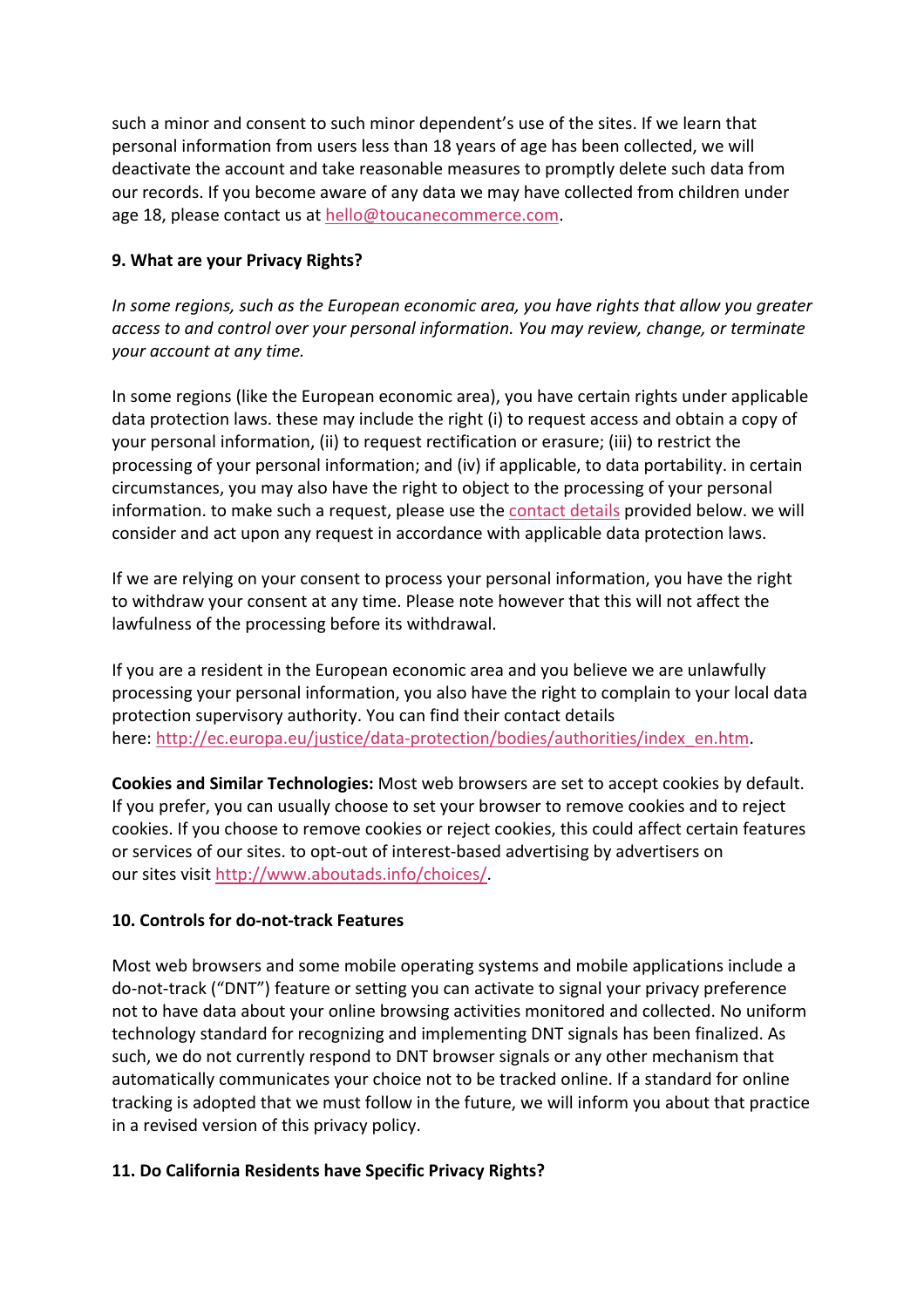## *Yes, if you are a resident of California, you are granted specific rights regarding access to your personal information.*

California civil code section 1798.83, also known as the "shine the light" law, permits our users who are California residents to request and obtain from us, once a year and free of charge, information about categories of personal information (if any) we disclosed to third parties for direct marketing purposes and the names and addresses of all third parties with which we shared personal information in the immediately preceding calendar year. If you are a California resident and would like to make such a request, please submit your request in writing to us using the contact information provided below.

If you are under 18 years of age, reside in California, and have a registered account with the sites, you have the right to request removal of unwanted data that you publicly post on the sites. To request removal of such data, please contact us using the contact information provided below, and include the email address associated with your account and a statement that you reside in California. We will make sure the data is not publicly displayed on the sites, but please be aware that the data may not be completely or comprehensively removed from all our systems.

## **12. Do we Make Updates to this Policy?**

### *Yes, we will update this policy as necessary to stay compliant with relevant laws.*

We may update this privacy policy from time to time. the updated version will be indicated by an updated "revised" date and the updated version will be effective as soon as it is accessible. If we make material changes to this privacy policy, we may notify you either by prominently posting a notice of such changes or by directly sending you a notification. We encourage you to review this privacy policy frequently to be informed of how we are protecting your information.

### **13. How can you Contact us About this Policy?**

If you have questions or comments about this policy, you may email us at hello@toucanecommerce.com or by post to:

Trade Toucan Spaces Building 1 Gerrards Cross, Buckinghamshire SL9 0QA United Kingdom

### **How can you review, update, or delete the data we collect from you?**

Based on the applicable laws of your country, you may have the right to request access to the personal information we collect from you, change that information, or delete it in some circumstances. To request to review, update, or delete your personal information,